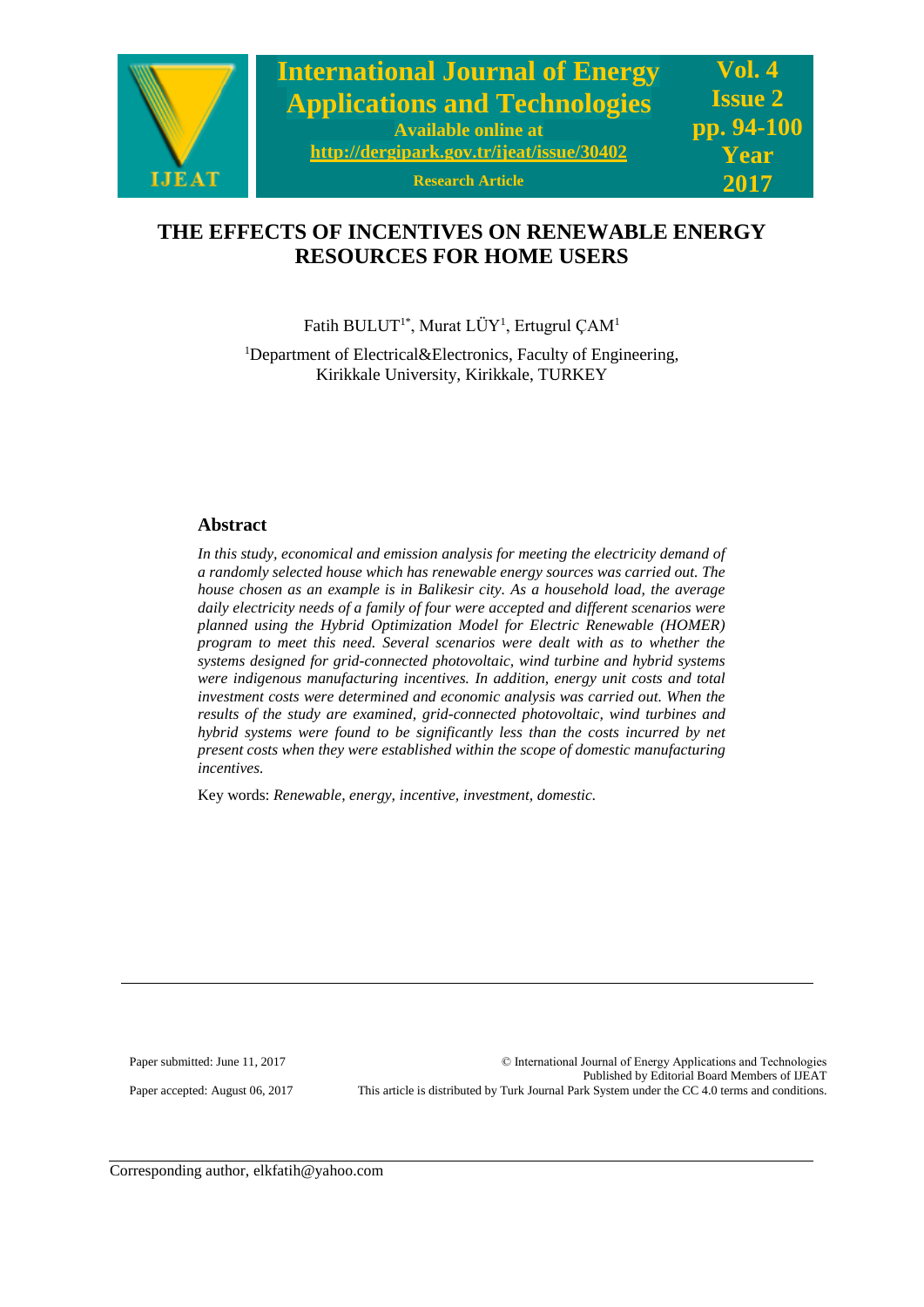### **1. Introduction**

Energy is one of the most important factors affecting and shaping everyday life. The need for energy resources is growing as the world's population, economic activities and living standards increase. Due to the limited availability of fossil fuels, negative environmental impacts, fuel costs, and costs associated with transporting fuel to the energy generating system, countries have shifted towards using clean, environmentally friendly and renewable energy sources [1]. This situation has increased investment in these types of resources. Due to the high cost of investment, it has become compulsory to examine in more details further the incentives and feasibility studies related to the issue.

Especially in the recent period, an increase in efforts on the use of combining solar energy systems has been observed. In order to meet the demand of 375 households in Bozcaada, Kalinci made cost analysis using Hybrid Optimization Model for Electric Renewable (HOMER) program for hybrid systems composed of different components [2]. Demiroren, in the simulations made with HOMER; worked on the calculation of the cost of the cheapest electricity, finding reduced lowest total net present cost of renewable energy systems and examination of the system structure and by creating load profiles in the program with hourly data taken from TEİAŞ, indicated that wind energy would be an appropriate investment for Gökçeada[3]. Güler created four different scenarios at HOMER to meet the load demand of a hotel in Aydın, stated that the grid-connected wind energy system is the optimum result [4]. Rohani and Nour, using the program HOMER, designed a hybrid system for 500 KW, 1 MW, and 5 MW loads in Abu Dabi to meet the energy needs of 250, 500 and 2500 households respectively and compared the net energy costs of the systems consisting of different combinations of wind, solar, battery and diesel generator [5]. Kıymaz has evaluated the renewable energy potential of Başkent University Bağlıca Campus region using HOMER program [6]. Özkök analyzed using HOMER software for the cases where the power demand of a house is met by roof photovoltaic systems of 3KW, 4KW and 5KW capacities in pilot cities selected according to for the lowest and highest solar radiation in each geographical area [7].

In this study, Balikesir city in Turkey economic and emission analyzes were conducted to meet the electricity demand of a randomly selected house with renewable energy sources. The HOMER program was used to simulate system operation and to calculate the technical-economic parameters in each design. With the HOMER program, grid-connected PV modules, wind turbines and hybrid systems were designed to meet the domestic electricity needs and economic analyzes of designs from each design data were made. Through the HOMER program, the average solar radiation and average wind speed values of the studied region were obtained and the values and profitability of the investments in the present case were examined considering factors such as the cost of the initial investment, the total investment cost, sales grid tariff.

### **2. Load and Renewable Energy Characteristics**

Balikesir, both located in the Marmara and the Aegean Sea coast, with 14.272 km2 area is among Turkey's large cities with a total population of 1,189,057 [8]. Balıkesir power plant is 2623 MW installed capacity and there are a total of 41 electric power plant in the province. The power plants in Balıkesir are producing about 9.766 GWh of electricity per year [9]. In this study, electricity consumption of a house with a daily average consumption of 11.30 KWh and a maximum consumption of 1.9 KW was determined by the HOMER software as an autonomous load. The hourly average load profile consumed during the day used in the model is shown in Figure 1. In addition, the meteorological, daily radiation, clarity index and wind speed values of the city were obtained through the HOMER program as shown in Table 1.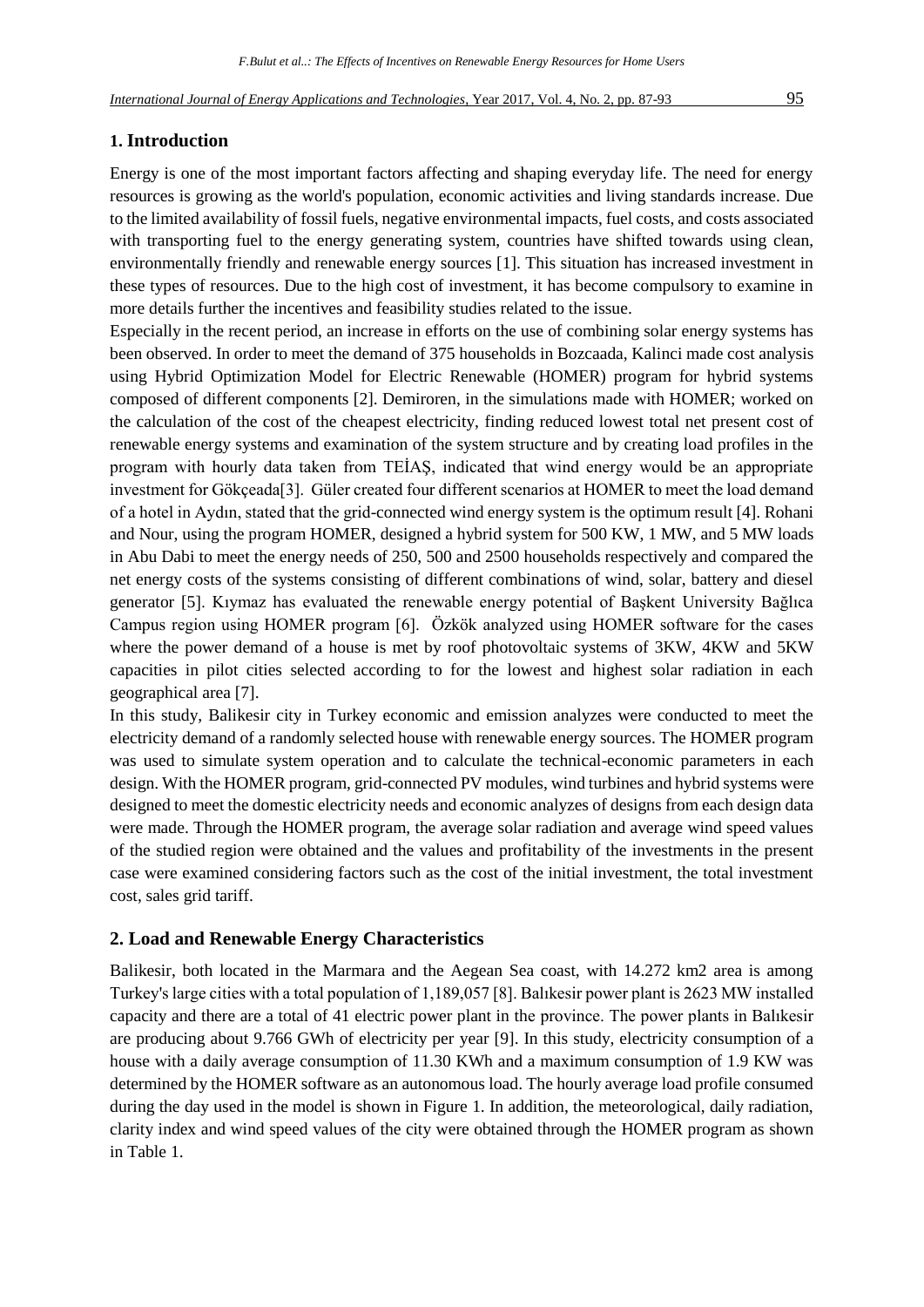|           | Wind speed $(m/s)$ | Radiation (KWh/m <sup>2</sup> ) | <b>Clarity Index</b> |
|-----------|--------------------|---------------------------------|----------------------|
| January   | 5.510              | 1.720                           | 0.400                |
| February  | 7.010              | 2.380                           | 0.418                |
| March     | 6.410              | 3.630                           | 0.474                |
| April     | 5.640              | 4.740                           | 0.491                |
| May       | 4.680              | 6.080                           | 0.551                |
| June      | 4.730              | 7.060                           | 0.609                |
| July      | 4.800              | 7.130                           | 0.632                |
| August    | 4.440              | 6.200                           | 0.612                |
| September | 4.730              | 4.880                           | 0.586                |
| October   | 6.480              | 3.090                           | 0.493                |
| November  | 5.480              | 1.970                           | 0.428                |
| December  | 5.620              | 1.420                           | 0.366                |

**Table 1.** Monthly Average Wind Speed, Radiation and Reduction Index Values for Balikesir City.

The costs of the components used in the study were found through market research and the project life of the components was taken as 20 years. In order to make an effective comparison in the system designs, the photovoltaic panel, the wind turbine, the inverter and the battery were assessed on the basis of equivalent capacity and number in each scenario according to the nature of the scenario applied. The capacity and quantity of the components used in the study are shown in Table 2 and the cost analysis of the components is shown in Table 3.

|                                          | <b>Units</b> | <b>Photovoltaic</b> | <b>Wind Turbine</b> | <b>Hybrid</b> |
|------------------------------------------|--------------|---------------------|---------------------|---------------|
|                                          |              | <b>System</b>       | <b>System</b>       | <b>System</b> |
| PV array                                 | ΚW           |                     |                     |               |
| Wind                                     | ΚW           |                     |                     |               |
| <b>Inverter</b><br>ΚW                    |              |                     |                     |               |
| <b>Battery</b>                           | unit         |                     | h                   |               |
| <b>Initial</b><br><b>Investment Cost</b> | \$           | 4.380               | 4.030               | 6.130         |

**Table 2.** System Components.

| <b>Units</b>                    | <b>Initial</b>    | <b>Replacement</b>              | <b>Operating and</b> |      |
|---------------------------------|-------------------|---------------------------------|----------------------|------|
|                                 | <b>Investment</b> | <b>Maintenance Cost</b><br>Cost |                      |      |
| <b>Photovoltaic Panel (3KW)</b> | \$2100            |                                 | $$60$ /year          | [12] |
| Wind turbine (3KW)              | \$2000            | \$2000                          | $$20$ /year          | [13] |
| <b>Battery</b> (6 units)        | \$130/unit        | $$130/$ unit                    | \$4.00/ units        | [14] |
| Inverter (3KW)                  | \$1250            |                                 | $$60$ /year          | [15] |

**Table 3.** Cost Analysis of Components.

## **3. Incentive Systems**

According to the Renewable Energy Law numbered 6094, the amount of energy that is sold to the grid and taken from the grid will be recorded by the bidirectional meter and if the energy to be sold is more than the received energy, the excess energy charge will be available from distribution companies. The government incentive for production plant based on solar energy is 13.3 \$ cents/KWh, domestic production incentive is 6.7 \$ cents/KWh, for production facilities based on wind energy, these values are 7.3 \$ cents/KWh and 3.7 \$ cents/KWh respectively, grid sales tariff guarantee is 10 years and domestic production incentive guarantee is 5 years [16].

In the scope of the study, photovoltaic (PV) system, wind energy system and PV-wind hybrid system are designed each of which is grid-connected and system stability, short-circuit, harmonics and energy quality were neglected in grid-connected systems. In each design, incentives were evaluated under the law numbered 6094, when generated electrical energy given to the grid which is more than demand. In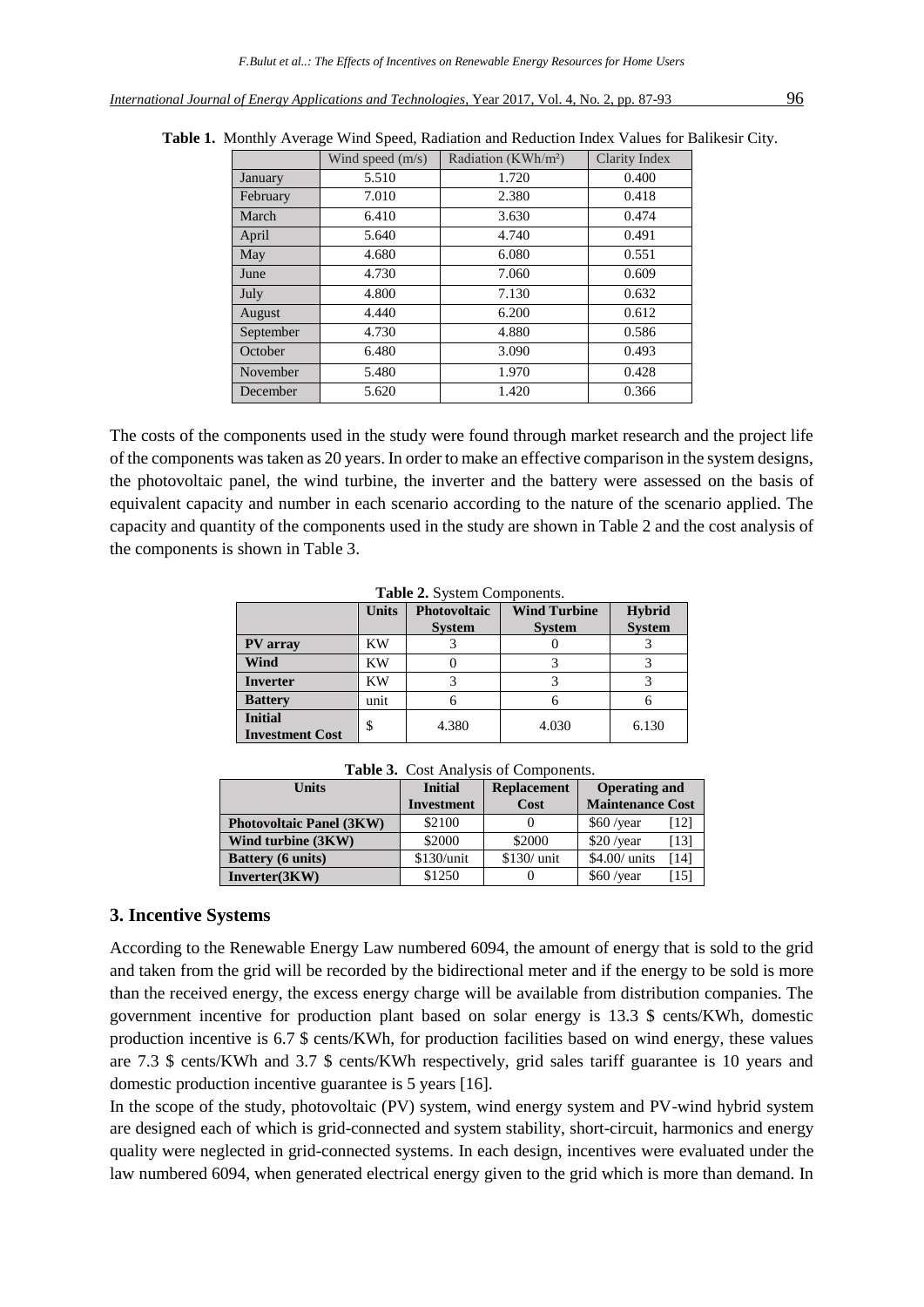the design of no 1 in the study, for every renewable energy source, it was considered that the mechanical and / or electro-mechanical components used in production facilities were imported, in the design of no 2 it is considered that all of these equipments were domestic. Within the scope of the study, it has been accepted that incentives will be utilized during the project.

The cost of electricity consumption in Turkey is 33,1833 TRkurus/KWh excluding VAT KWh [17]. In the scenarios, considering the daily exchange rate, the price of electricity purchased from the grid was taken as 0.125 \$ cents/KWh [18]. The systems used in the study are given in Figure 1 and the codes of the systems in Table 4.



**Table 4.** Component System Codes

|                                | If indigenous           | If indigenous manufacturing |
|--------------------------------|-------------------------|-----------------------------|
|                                | manufacturing incentive | not incentive               |
| <b>Photovoltaic System(PV)</b> | PV <sub>1</sub>         | PV2                         |
| Wind turbine System(WT)        | WT1                     | WT2.                        |
| <b>Hybrid System(HB)</b>       | HB 1                    | HB <sub>2</sub>             |

# **4. Economic Parameters**

# **4.1. The Annual Real Interest Rate**

The Annual Real Interest Rate, the discount rate used for conversion to and from annual costs by onetime costs, it depends on the nominal interest rate, as described below.

$$
i = \frac{i'-f}{1+f}
$$

```
i = real interest rate
```
i'= nominal interest rate

f= annual inflation rate

The annual nominal interest rate to be used in the HOMER Program is 10.32 according to the data of the Central Bank [18]. According to TurkStat official data, the annual inflation rate f for Turkey is taken as 9.22[19]. According to the data, annual real interest rate  $i = 1.01\%$  ( $i = (0.1032 - 0.0853)/(1 + 0.0853)$ ).

# **4.2. Net Present Cost (NPC)**

The total net present cost (NPC) of a system is the present value of all the costs that it incurs over its lifetime, minus the present value of all the revenue that it earns over its lifetime. Costs include capital costs, replacement costs, O&M costs, fuel costs, emissions penalties, and the costs of buying power from the grid. Revenues include salvage value and grid sales revenue [20].

HOMER calculates the total NPC by summing up the total discounted cash flows in each year of the project lifetime. The total NPC is HOMER's main economic output, the value by which it ranks all system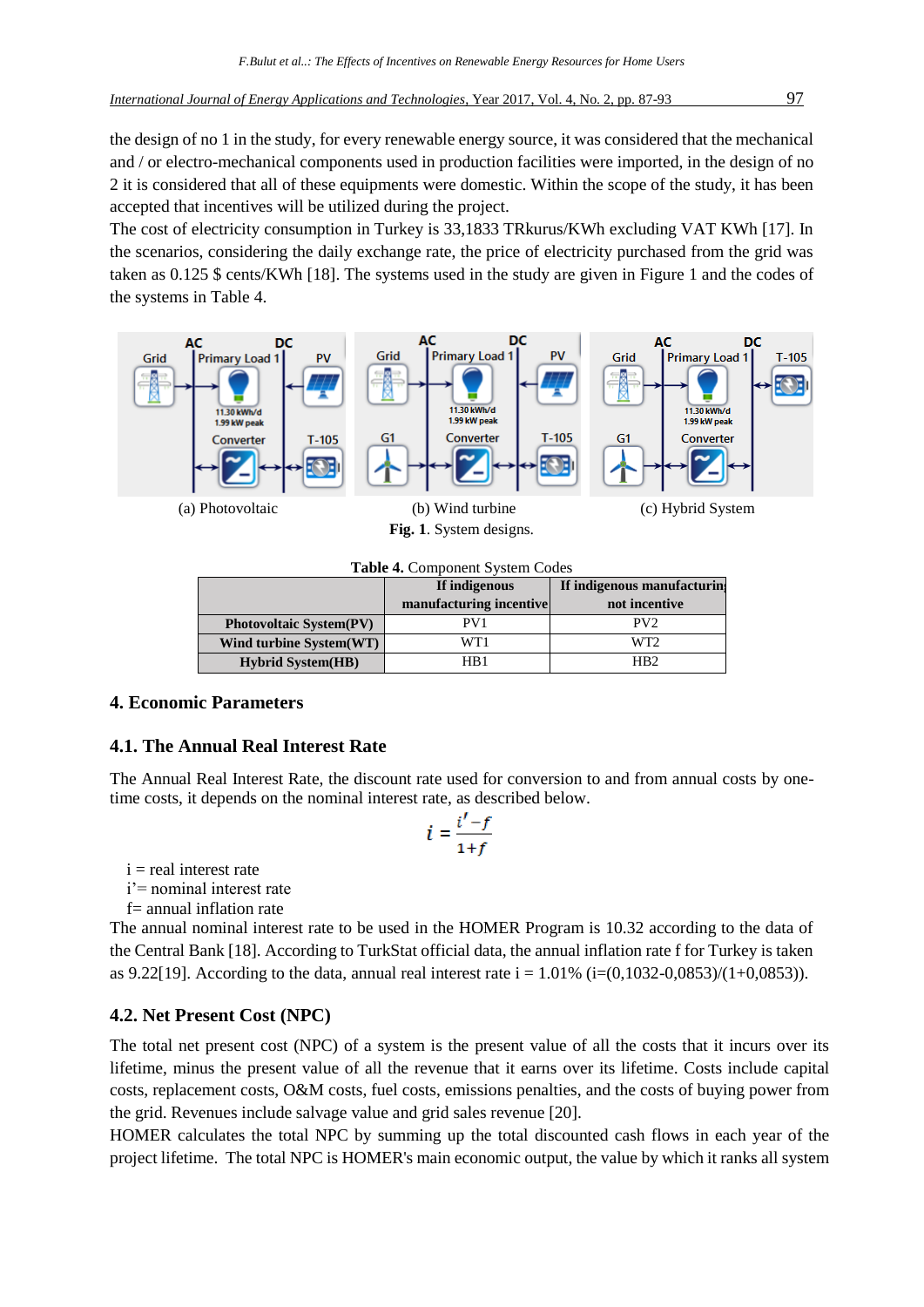configurations in the optimization results, and the basis from which it calculates the total annualized cost and the levelized cost of energy.

Monthly average electricity generation for each design is given in Figure 2.



## **5. Results and Discussion**

Within the scope of the study, benefit-cost and emission analysis were carried out taking into consideration the investment costs of each design through the HOMER program. The emission values according to designs are given in Table 5.

| <b>Table 5. Emission Values</b> |                                                         |                             |                             |  |  |  |  |
|---------------------------------|---------------------------------------------------------|-----------------------------|-----------------------------|--|--|--|--|
|                                 | <b>Hybrid</b><br>Wind<br><b>Photovoltaic</b><br>turbine |                             |                             |  |  |  |  |
| <b>Carbon</b><br>dioxide        | 61.07                                                   | 741                         | $-1804$                     |  |  |  |  |
| <b>Sulfur</b><br><b>Dioxide</b> | 0.26                                                    | $\mathbf 3$                 |                             |  |  |  |  |
| <b>Nitrogen</b><br>Oxide        | 0.13                                                    | $\mathcal{D}_{\mathcal{A}}$ | $\mathcal{D}_{\mathcal{A}}$ |  |  |  |  |

|  |  |  | $\epsilon$ to designs are green in Taor |  |  |
|--|--|--|-----------------------------------------|--|--|
|  |  |  | Table 5 Emission Values                 |  |  |

In the HOMER program, in order to make meaningful economic criteria, systems designed with a base (reference) system selected from the scenarios are compared and these criteria show the differences between the two systems. As a reference system for each design a grid connection to meet a home's autonomous load used in the design was selected, each of the cases where the

designed photovoltaic, wind turbine, and hybrid systems were grid-connected was taken as the current system (designed system), the net present values of the systems and the initial investment costs were determined and compared. The results obtained according to whether or not there is indigenous manufacturing incentive for each design are shown in Table 6.

|                                   |                 | л.                                               |                             |
|-----------------------------------|-----------------|--------------------------------------------------|-----------------------------|
|                                   |                 | <b>Base System (Reference</b><br>System $)$ (\$) | <b>Designed System (\$)</b> |
| <b>Net Present Value</b>          | PV1             | 9297                                             | 7256                        |
|                                   | PV2             |                                                  | 4302                        |
| <b>Initial Investment</b><br>Cost | $PV1-PV2$       | 0                                                | 4380                        |
| <b>Net Present Value</b>          | WT1             | 9297                                             | 9572                        |
|                                   | WT <sub>2</sub> |                                                  | 8588                        |
| <b>Initial Investment</b><br>Cost | WT1-WT2         | $\theta$                                         | 4030                        |
| <b>Net Present Value</b>          | HB1             | 9297                                             | 1812                        |
|                                   | HB2             |                                                  | $-3209$                     |
| <b>Initial Investment</b><br>Cost | $HB1-HB2$       | $\Omega$                                         | 6130                        |

**Table 6.** Reference System-Designing System Comparison

In the designs made; it was determined that the initial investment cost of the grid connection received as the base(reference) system is zero and the net present value for each system is 9297 \$. In the study, only the grid-connected system was taken as the reference system, whereas grid-connected photovoltaic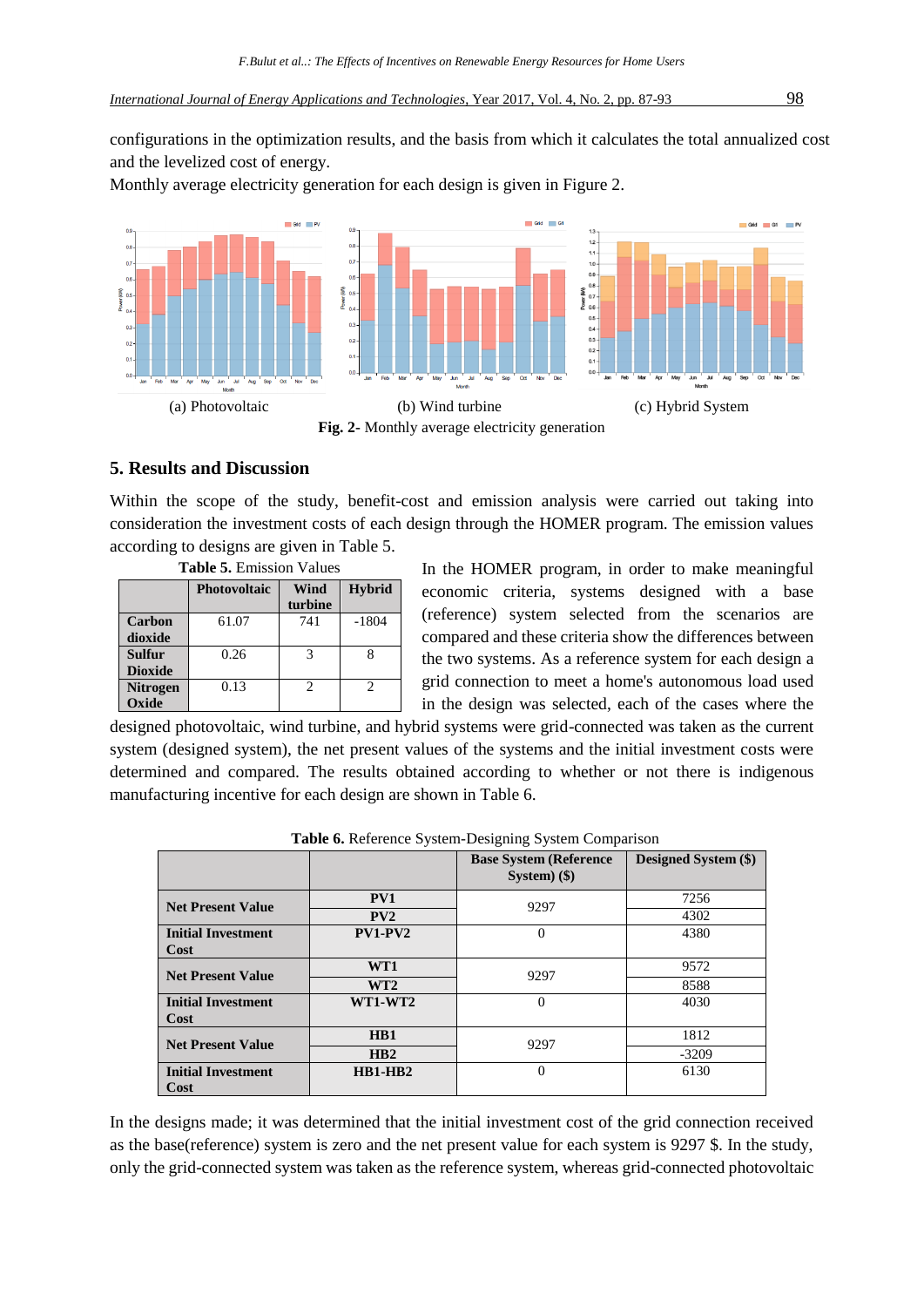(PV) systems, wind energy systems and PV-wind hybrid system design were made, present worth, return on investment, internal rate of return and the payback period of each designed system are calculated. In the study, the results obtained for each design are shown in Table 7.

| $-$ 0.0 $-$ 0.0 $-$ 0.0 $-$ 0.0 $-$ 0.0 $-$ 0.0 $-$ 0.0 $-$ 0.0 $-$ 0.0 $-$ 0.0 $-$ 0.0 $-$ 0.0 $-$ 0.0 $-$ 0.0 $-$ 0.0 $-$ 0.0 $-$ 0.0 $-$ 0.0 $-$ 0.0 $-$ 0.0 $-$ 0.0 $-$ 0.0 $-$ 0.0 $-$ 0.0 $-$ 0.0 $-$ 0.0 $-$ 0.0 $-$ 0 |       |      |       |       |                  |        |
|-------------------------------------------------------------------------------------------------------------------------------------------------------------------------------------------------------------------------------|-------|------|-------|-------|------------------|--------|
|                                                                                                                                                                                                                               | PV1   | PV2  | WT1   | WT2   | H <sub>B</sub> 1 | HB2    |
| <b>Present Worth (\$)</b>                                                                                                                                                                                                     | 2.041 | 4995 | 275   | 709   | 7.485            | 12.506 |
| Return on investment $(\% )$                                                                                                                                                                                                  | 8.1   | 11.9 | 5.2   | 6.5   | 12.3             | 16.9   |
| Internal rate of return $(\% )$                                                                                                                                                                                               | 5.2   | 10.3 | 0.3   | 2.7   | 10.7             | 16.1   |
| Payback period (year)                                                                                                                                                                                                         | 13.06 | 8.20 | 19.35 | 15.34 | 8.12             | 5.79   |

**Table 7.** Investment Potential of Systems

When the table showing the system investment potentials is examined; it is seen that, the present worth in the designed systems are greater values when there are indigenous manufacturing incentives, the incentives are very effective on the investment and the profit margin of investors is considerably increased.

Return on investment; since it is evaluated as the ratio of earned amounts to investment amounts in investments, shows that return on investment is higher when there are indigenous manufacturing incentives in investments, so, as the incentive increases, the amount earned from the investment is also increasing.

Internal rate of return; expresses what proportion of the investment will create added value, it is seen that internal rate of return is higher when there is indigenous manufacturing incentive in investments, and so, as the incentive increases, the value of the investment also increases.

The payback period; shows the indication of how long it would take to recover the difference in investment costs between the current system and the base case system, it is seen that the payback periods are shorter when there are indigenous manufacturing incentives in investments, as the incentive increases, the investment payback period also decreases.

# **5. Results and Discussion**

In this study, different scenarios generated by grid-connected, to meet the electricity needs of a home in Balıkesir, each scenario of system designs was made using the HOMER program, cost-benefit analysis and emission analysis were carried out taking into consideration the investment costs. In the study, only the grid-connected system was taken as the reference system, whereas grid-connected photovoltaic (PV) systems, wind energy systems and PV-wind hybrid system design were made, present worth, return on investment, internal rate of return and the payback period of each designed system were calculated. The calculations made in the designed systems were dealt with according to whether they are local manufacturing incentives or not.

When the data obtained in the study are examined; in the investments of renewable energy systems, when there are indigenous manufacturing incentives, it is observed that present worth of the systems, the return on investment rates, internal rates of return are increase, payback period is decrease according to the situation without incentives.

In this study, it is seen that, for grid-connected photovoltaic, wind turbine and hybrid systems, the present values are 4995 \$, 709 \$ and 12506 \$ respectively, investment returns are 11.9%, 6.5% and 16.9% respectively, internal rates of return are 10.3%, 2.7% 16.1 respectively and payback periods were 8.2 years, 19.35 years and 5.79 years, respectively under the scope of incentive.